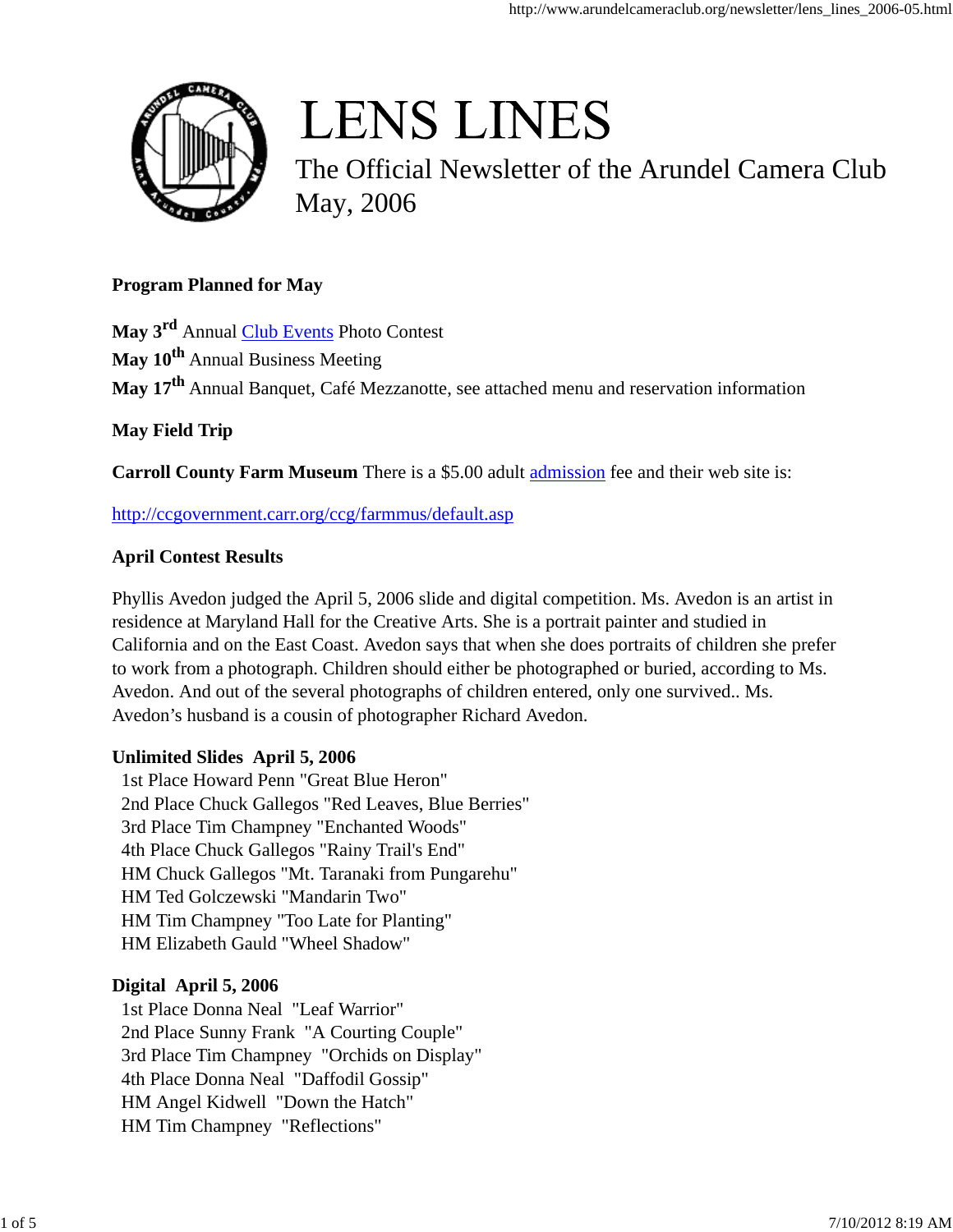Richard Niewerth judged our April 19<sup>th</sup> contest. Mr. Niewerth teaches in the art department at Anne Arundel Junior College and has judged our work several times. His commented on the simplicity of design of several pictures. Matting was an issue for several photographs: a matte color clashed with one photograph and solid white matting detracted from other photographs. Mr. Niewerth also noted that several pictures were interesting because of the subject matter, but that the photographer only recorded the subject and failed to add any sort of interpretation.

#### **Novice Color Prints April 19, 2006**

1st Place Gene Crooks "Early Morning Fog" 2nd Place Gene Crooks "Milford Sound" 3rd Place Mary Swanson "Beauties" 4th Place Donna Neal "Red Coat" HM Charles Graf "Maligne" HM Angel Kidwell "Stranded" HM Donna Neal "Yellow Leaf"

#### **Unlimited Color Prints April 19, 2006**

1st Place Chuck Gallegos "Street Lights on Whitiora Bridge" 2nd Place Ernest Swanson "Lookie Here" 3rd Place Ernest Swanson "Sunflower" 4th Place Chuck Gallegos "Wine Berries in the Mist" HM Chuck Gallegos "Fan Tail with an Attitude" HM Dolphy Glendinning "Falling Water"

#### **Novice Monochrome Prints April 19, 2006**

1st Place Gene Crooks "Happy Kiwi" 2nd Place Gene Crooks "Outback Guy" 3rd Place Tim Champney "Plein Air Restoration" 4th Place Gene Crooks "Hopelessness" HM Cathleen Steele "Forgotten" HM Angel Kidwell "Shell"

#### **Unlimited Monochrome Prints April 19, 2006**

1st Place Chuck Gallegos "Foggy Wetland" 2nd Place Donna Neal "Tree Art" 3rd Place Donna Neal "Marathon Runner" 4th Place Chuck Gallegos "Not too Crabby" HM Chuck Gallegos "Gearing Up" HM Chip Bulgin "Cool Breeze"

### **Election of Officers Plus Two Important Issues to Resolve At the Annual Business Meeting**

#### **Dues**

ACC members have made a dramatic switch away from film and into digital technology in recent years. Now it's time that the club also makes the switch and purchases a digital projector and a laptop computer. Dick Chomitz has been most generous and allowed the club to utilize his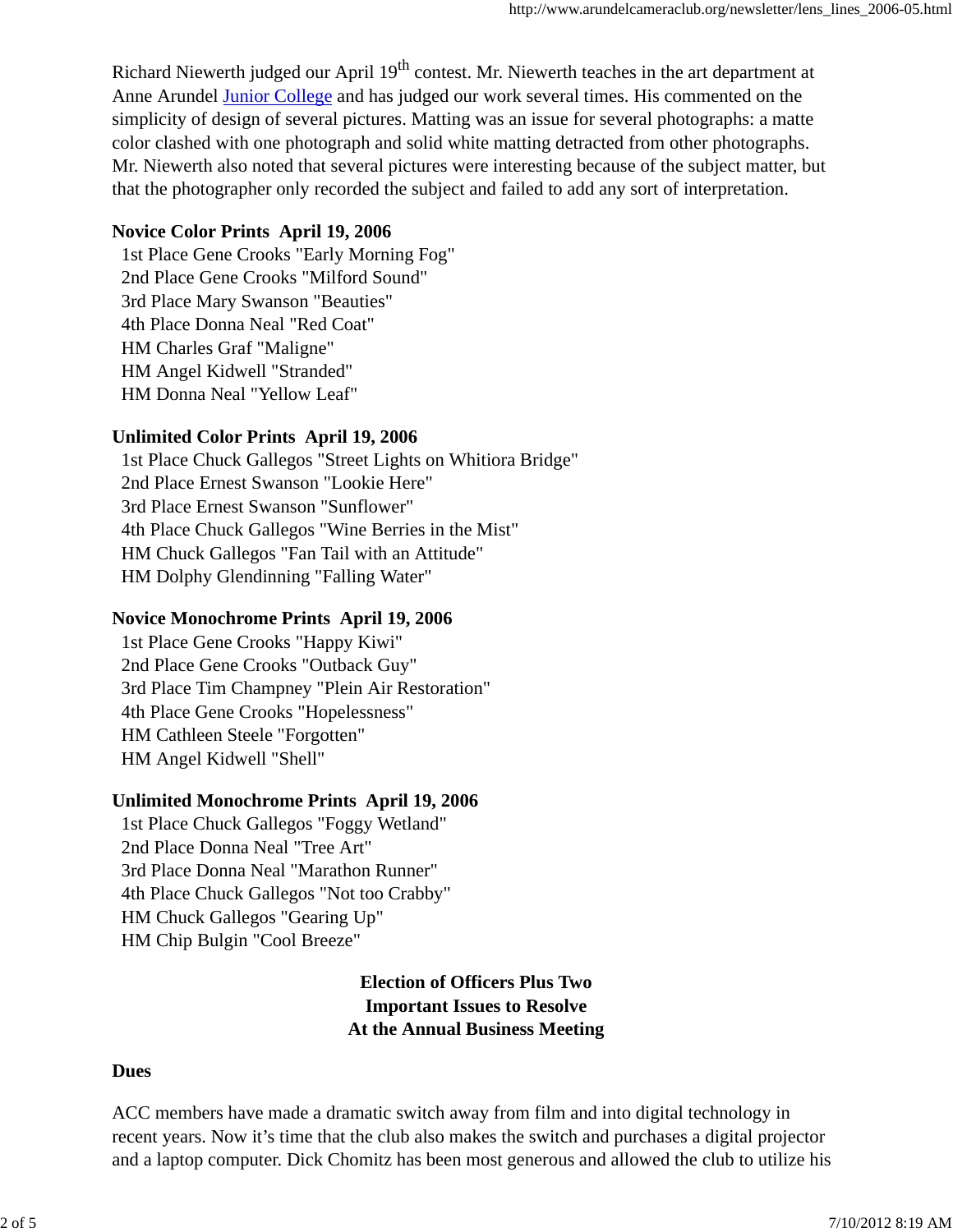personal projector. Some members have contributed toward the purchase, but we've still got a ways to go. The most obvious way to achieve this is through a dues increase. Members will vote on the amount. Here are examples of dues for clubs around the country. Bowie Crofton will be raising their dues; note that Baltimore Camera is among the highest in the nation.

Baltimore Camera Club \$45-\$55 (Single-Family) Bowie Crofton Camera Club \$12-\$18 (Will be raised for 2007-2007) Richmond Camera Club \$25-\$35 Omaha Camera Club \$25-\$35 Western Reserve Photographic Society \$20-\$25 (NE Ohio) Northern Virginia Photographic Society \$40-\$55.00 Delaware Photographic Society (Wilmington) \$35-\$60, first year, \$20.00 A club with high dues usually indicates that the club must pay for its meeting place. ACC is fortunate to able to use a Severna Park High School classroom for free.

#### Digital Contests

How do we categorize digital photography? Using a digital camera to record what we see is not much different from film. Instead of Tri-x or Velvia or Ektachrome film we record the image as electronic pixels on a silicone chip. And we can manipulate digital images pretty much the way we did traditional film images----using a filter (Polaroid, for example) to change tonal values, or enhancing contrast and burning and dodging with software (usually Adobe Photoshop). But the digital image and software allow the content of the original photograph to be changed. The photographer, using software is able to add and subtract objects to the picture. . Software allows the skillful photographer to make content changes that are not detectable.

So the question arises: How do we run digital imaging contests?

Those who still use film and have scanners can simply digitize their photographs by scanning. That would allow them to compete in the digital contest as we now operate it. A discussion and vote of how we will categorize digital work will be part of the agenda.

## **Annual Club Banquet will be held at Café Mezzanotte On May 17th Drinks at 6:30, Dinner at 7:00**

**Paid reservation should be in by the May 10th club meeting**. Three entrees are offered, all come with a salad, julienne vegetables, and unlimited non-alcoholic beverage. All dinners are \$27 and the club will pay for the tax and tip which is \$6.21 per person. Alcoholic beverages are not included. **Please submit your reservations using the form below to Betty Harris.** If you have any questions, please talk with Betty at a club meeting, call her at home at (410) 729-0255, or send her an email at ef.harris@verizon.net. For those that might not be able to make a meeting, your check and dinner selection can be mailed to Betty Harris, 4 St. Andrews Rd., Severna Park, MD, 21146.

#### Dinner selections:

**Salmon Imperial** – Fresh pan seared salmon with mushrooms, roasted peppers and jumbo lump crap in light white wine, garlic and lemon with julienne vegetables.

**Bistecca Pepperonata** – New York strip grilled to perfection with fire roasted mixed peppers in an aged balsamic reduction with julienne vegetables.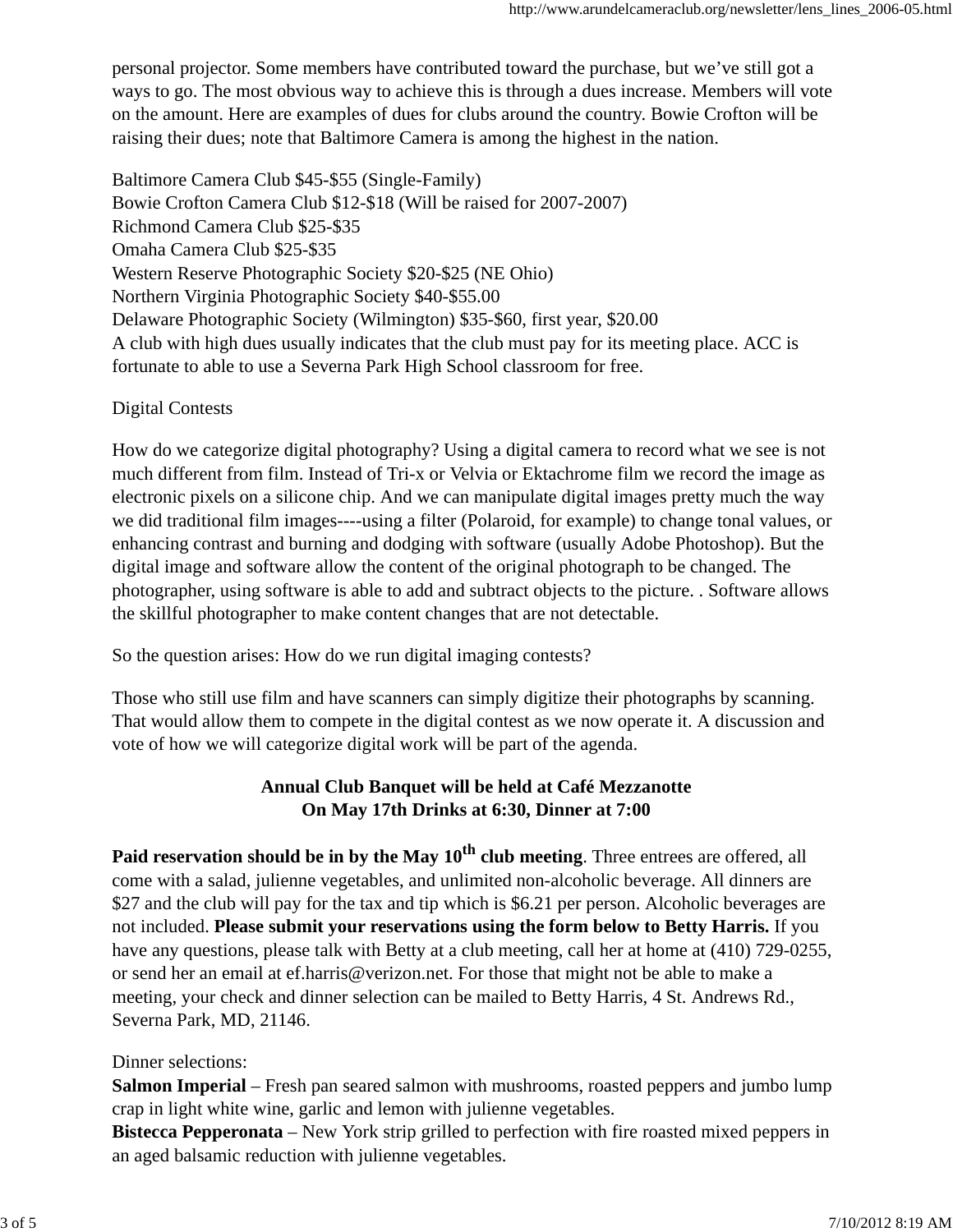**Chicken Principessa** – Chicken breast topped with jumbo lump crap meat and mozzarella cheese with red roasted peppers and julienne vegetables in light white wine, garlic and lemon.

If someone is a vegetarian or has special dietary requirements please make a note in the space provided below.

Café Mezzanotte is located at 760 Ritchie Highway, in Severna Park (just south of Cypress Creek Rd). Their telephone  $\#$  is (410) 647-1100.

 $Name(s):$ Dinner(s)  $\omega$  \$27.00 x  $=$  \$ # of attendees payment - cash or check (preferred)

| Dinner choice and $\#$ ( please put names if responding for more than one): |
|-----------------------------------------------------------------------------|
| <b>Salmon</b>                                                               |
| New York Strip                                                              |
| <b>Chicken</b>                                                              |

Vegetarian or special dietary requirements:

## **Noted in April**

Several ACC members head south, usually for Florida in the winter. But Dick Chomitz and Betty Harris went north to Homer, Alaska to photograph American bald eagles. The results were shown to us at our April  $12^{th}$  meeting. Dick used digital imaging and Betty recorded on film.

Christine Hunt, a member of the Bowie Crofton Camera Club, and a budding professional photographer, spoke about composition and listed a number of basic rules of composition to follow. She noted that breaking the image into three sections is a great start as is traking advantage of the 8 to 5 ratio of a 35 mm. image. And avoid centering, she said. But rules can be constricting. The cover on a recent catalog of Andre Kertesz work has a photograph of a man doing a silly dancing in silhouette on the cover. The silly dancer is dead center in the photograph. Get a good sound basis with rules, then go break a few.

Rogard Ross says he'll be happy to continue as web master, but would like to have some help. Any volunteers, please contact him.

NOTE from our WEB MASTER The Arundel Camera Club website URL is now http://arundelcameraclub.org/

Camera Club Member's image galleries are at Arundel Camera Club Galleries on PBase and are linked from the club website.

**Arundel Camera Club** meets every Wednesday evening when school is in session. We meet at 7:30 and usually end around 9:00 p.m. at Severna Park High School, 60 Robinson Road, Severna Park in room G144. Meetings are open to the public, but only dues paying members may enter competitions. Annual dues are \$15 per adult, \$7.50 per full-time student. If a second family member joins the club, the second member's dues are discounted 50% or \$7.50.